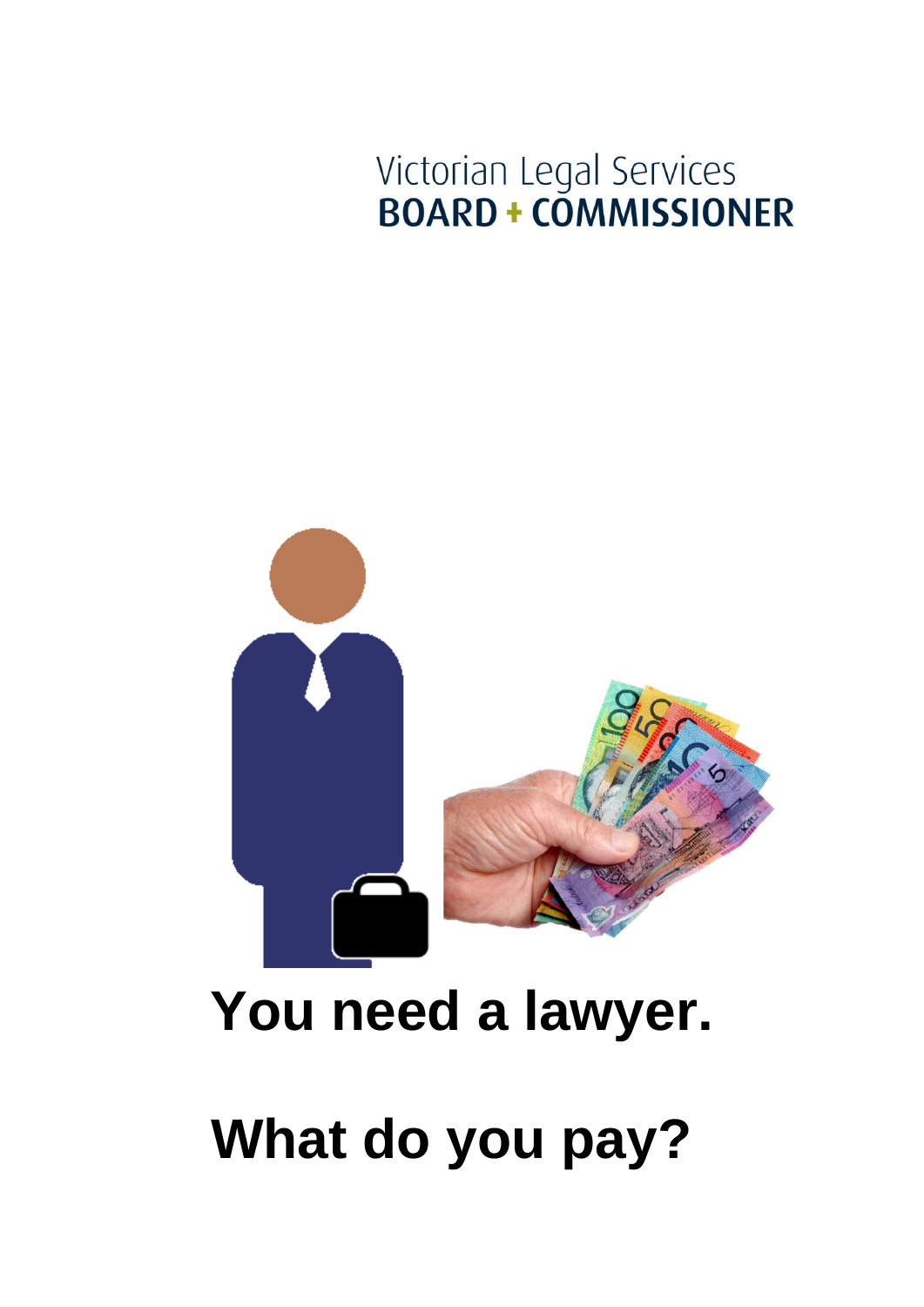

You need a lawyer. It can be to

- ask about your legal problem
- go to court.



#### Find a lawyer who

- knows about your sort of legal problem
- uses words you understand

**and**



you can afford to pay.

You have the money to pay.

You may need to pay your lawyer.



You can ask the lawyer some questions.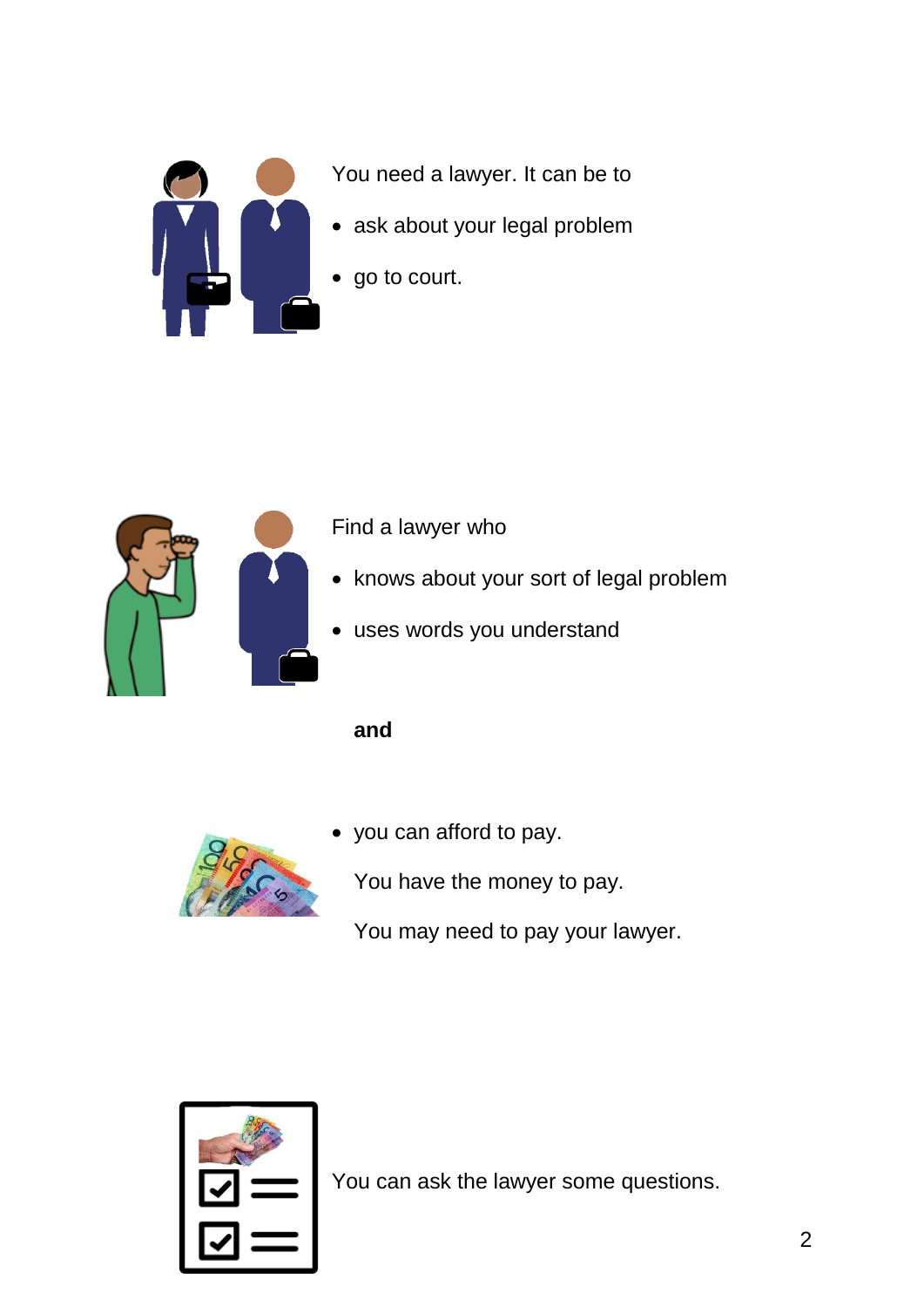



It is for your first meeting.

Ask do you need to pay?



Ask how much you pay?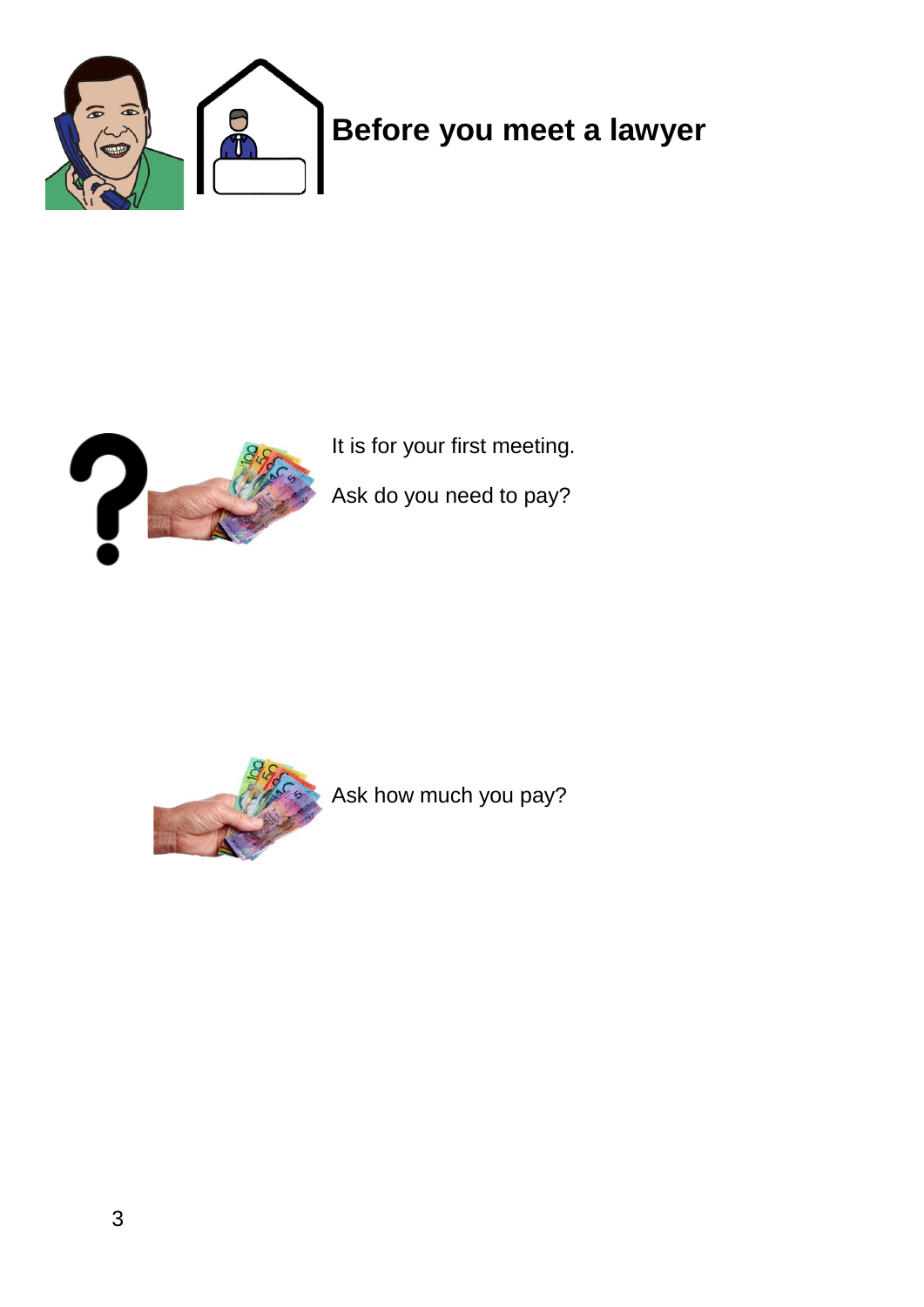



Ask how much do you pay?

It is for all the work.



#### Like

- when you meet with the lawyer
- your lawyer writes notes

**and**

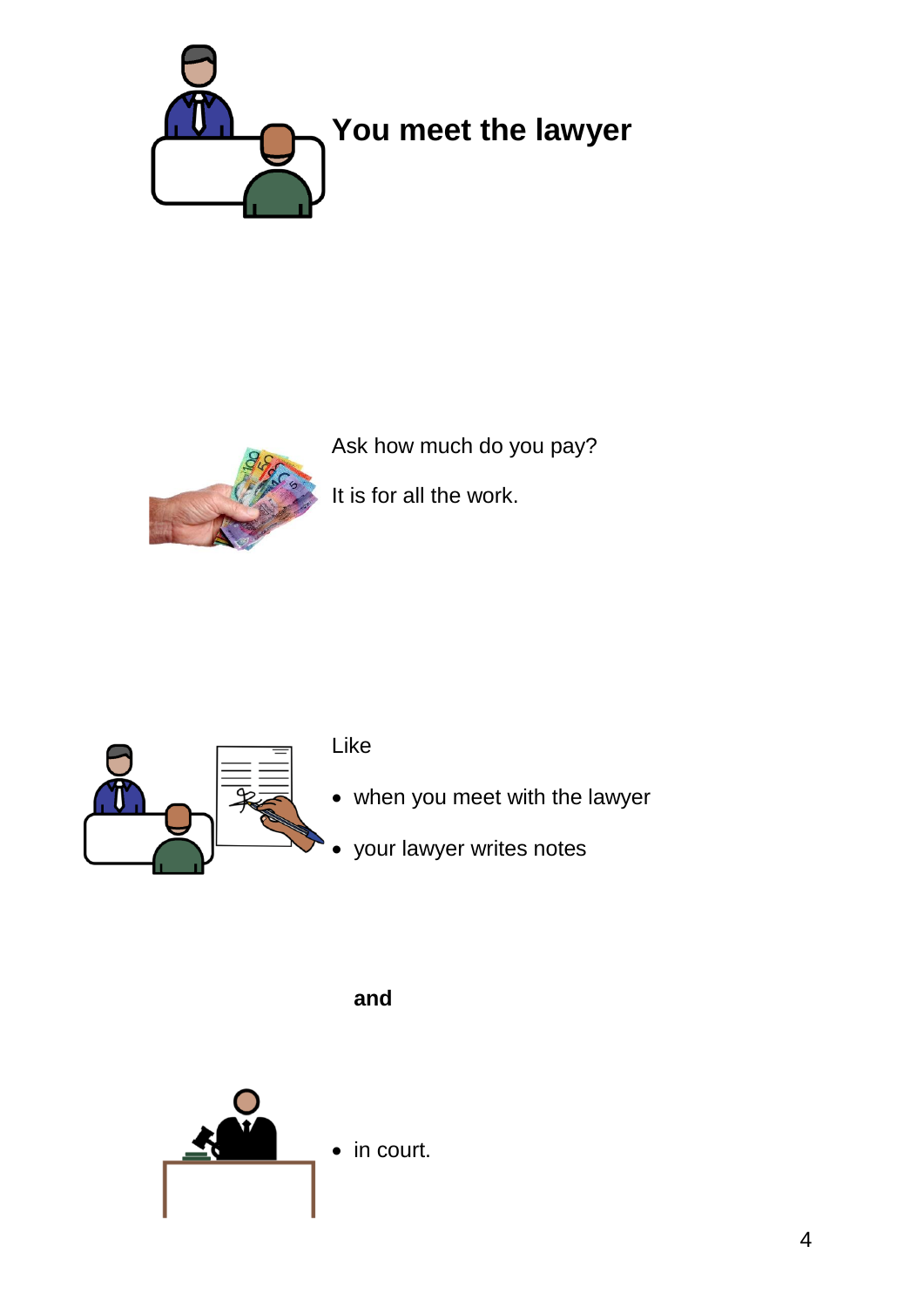

#### **How do you pay?**

It can be you pay money for each hour.

Like it is \$ 200 for each hour of work.

Your lawyer works 5 hours. You pay \$1000.

**Or**



You pay just 1 lot of money.

It is for all the work. Like it costs \$ 1000.

There is no more to pay.

**Or**



You only pay if you win in court. It is called **no win no fee**. Ask the lawyer. You may still need to pay **some** money.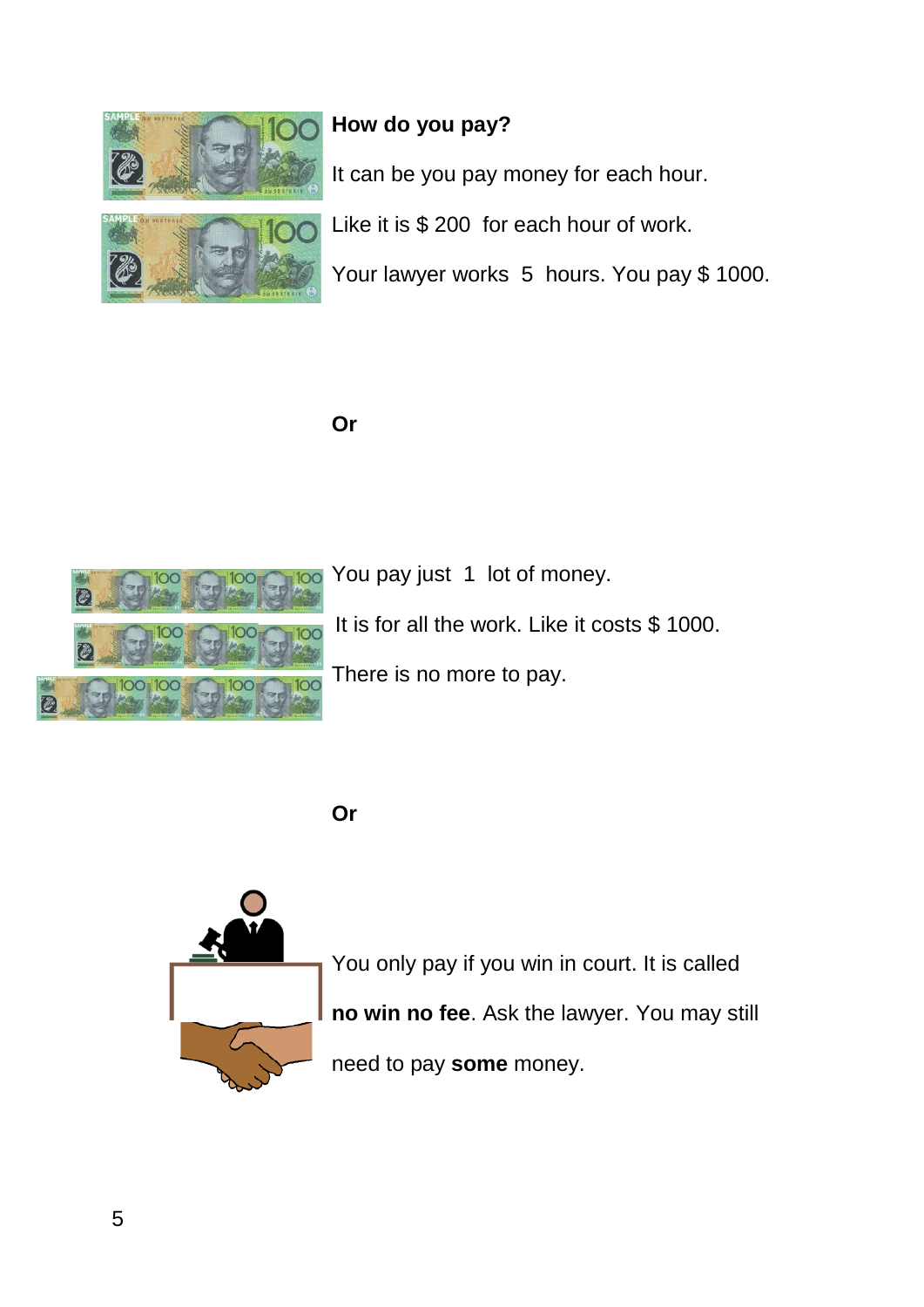

### **Will you need to pay more?**



Will the lawyer ask for more money?

It can be for more work. Like

more meetings

**or**





How will the lawyer tell you?

Does the lawyer write you a letter?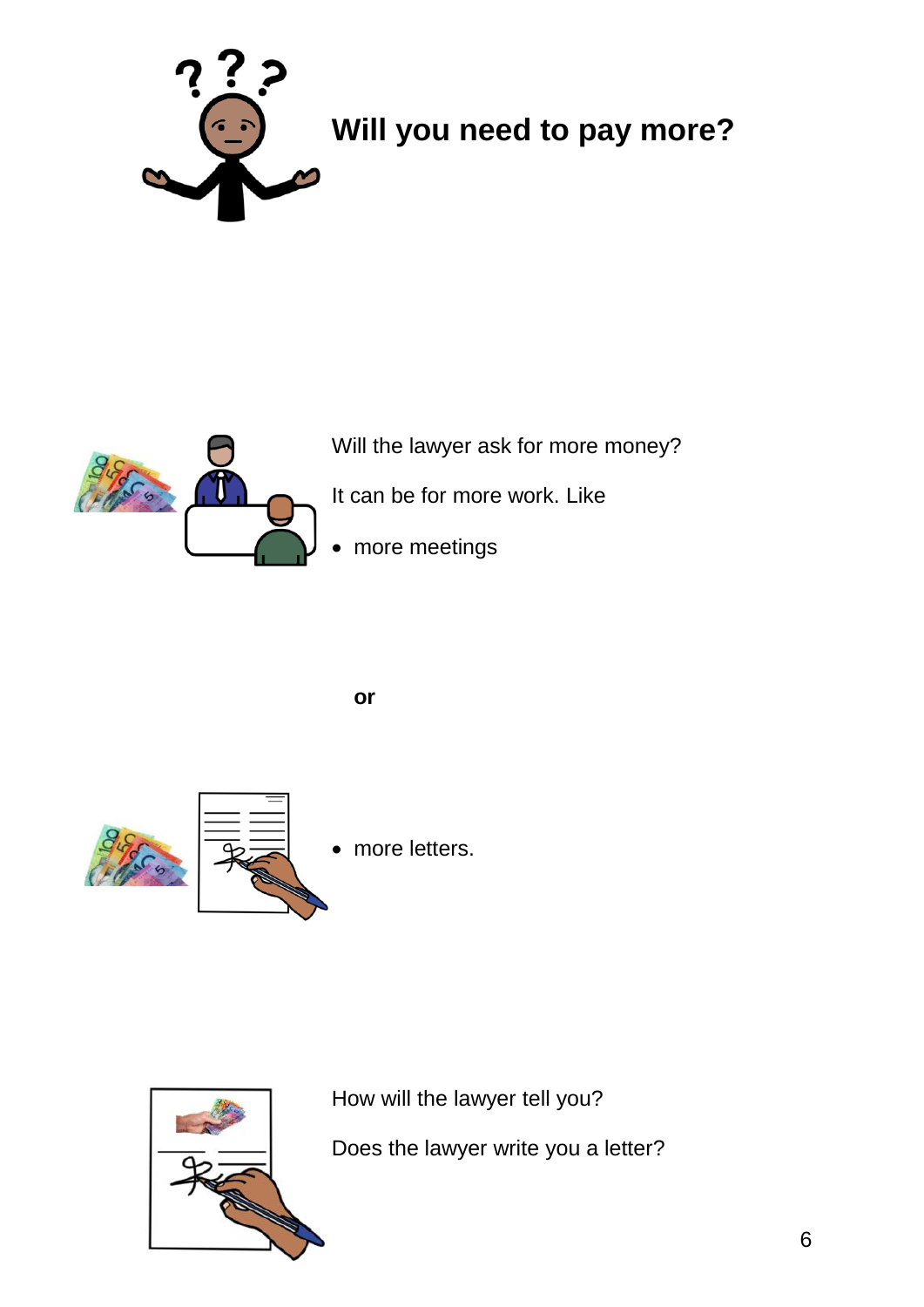

### **You pay the lawyer**



Do you pay

• after each meeting

**or**



• just 1 lot of money?

It is the end of all the help.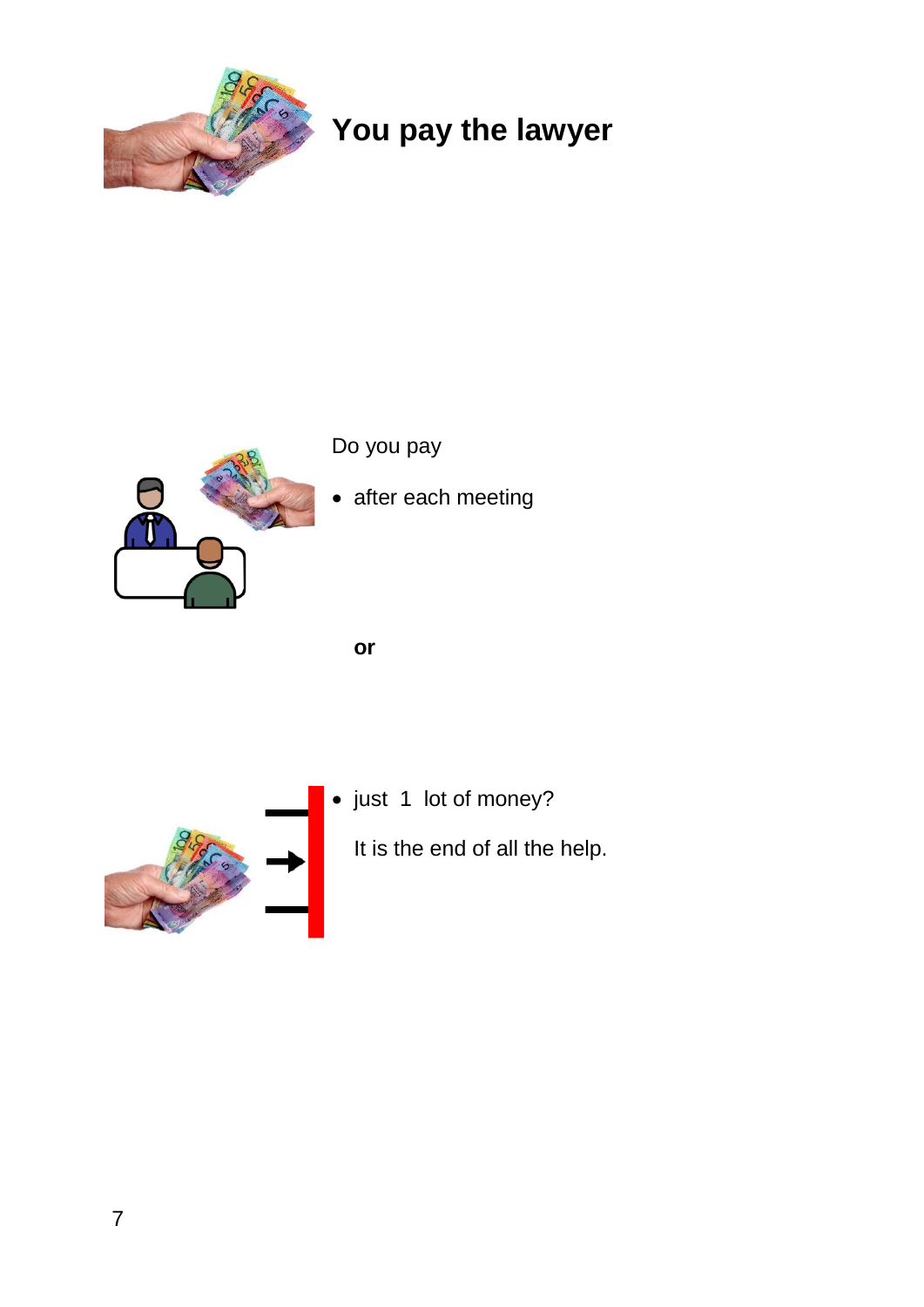

#### **When do you pay?**

Your lawyer gives you the bill.

It tells you when you need to pay

Like you have 28 days to pay.

It is the same as 4 weeks.

|  |  | Sun   Mon   Tue   Wed   Thur   Fri   Sat |  |
|--|--|------------------------------------------|--|
|  |  |                                          |  |
|  |  |                                          |  |
|  |  |                                          |  |
|  |  |                                          |  |

|  |  | Sun Mon Tue Wed Thur Fri Sat |  |
|--|--|------------------------------|--|
|  |  |                              |  |
|  |  |                              |  |
|  |  |                              |  |

Ask can you make a plan?

Like you pay a little money each month.

It is for 4 months.

| Sun Mon Tue Wed Thur Fri Sat |  |  |  |
|------------------------------|--|--|--|
|                              |  |  |  |
|                              |  |  |  |
|                              |  |  |  |

|  |  | Sun Mon Tue Wed Thur Fri Sat |  |
|--|--|------------------------------|--|
|  |  |                              |  |
|  |  |                              |  |
|  |  |                              |  |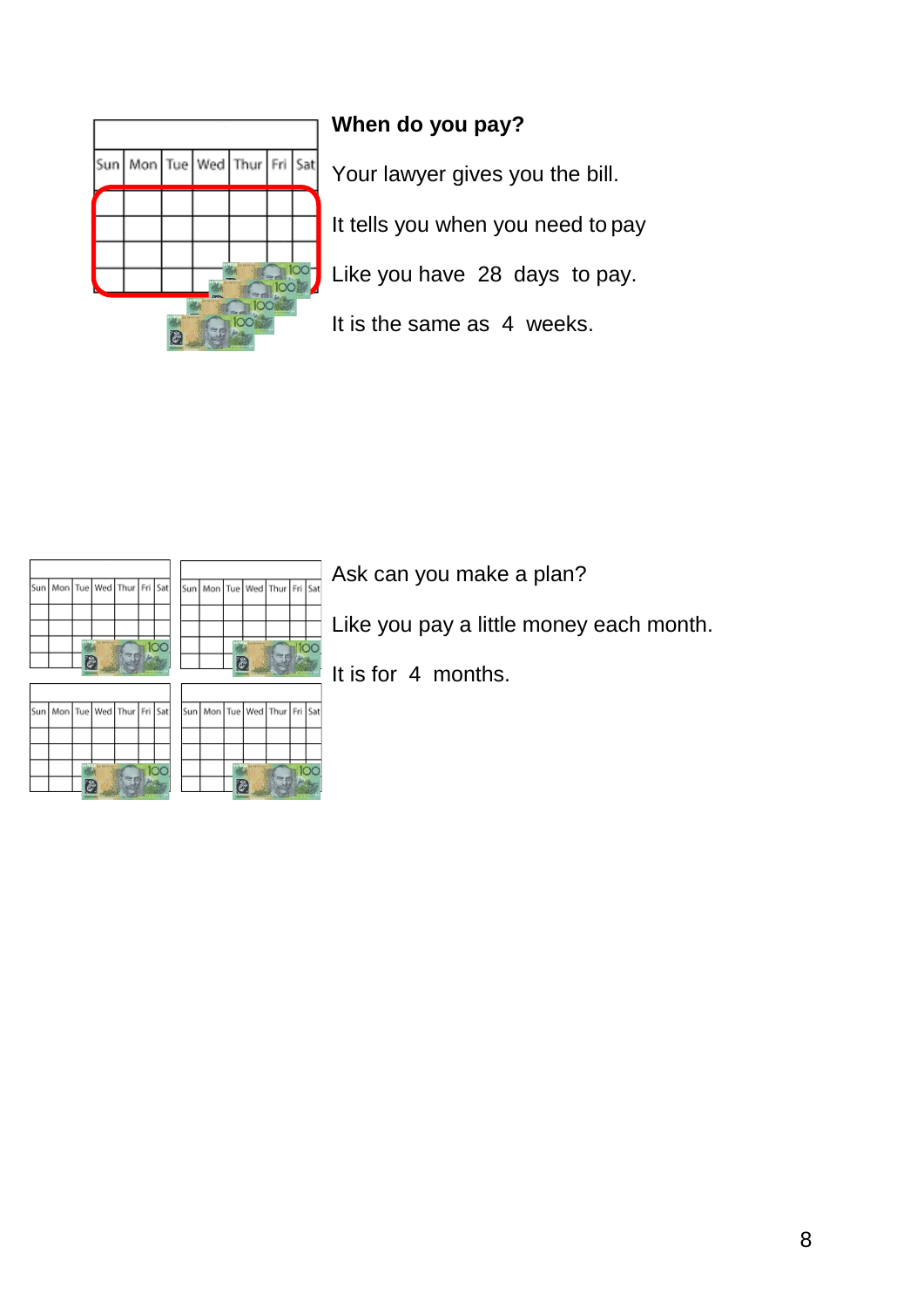

You have your first meeting.

You ask your questions. You can choose

to see this lawyer

**or**



• look for a different lawyer.



Ask the lawyer to write down what you will pay.

Talk about how you want to pay.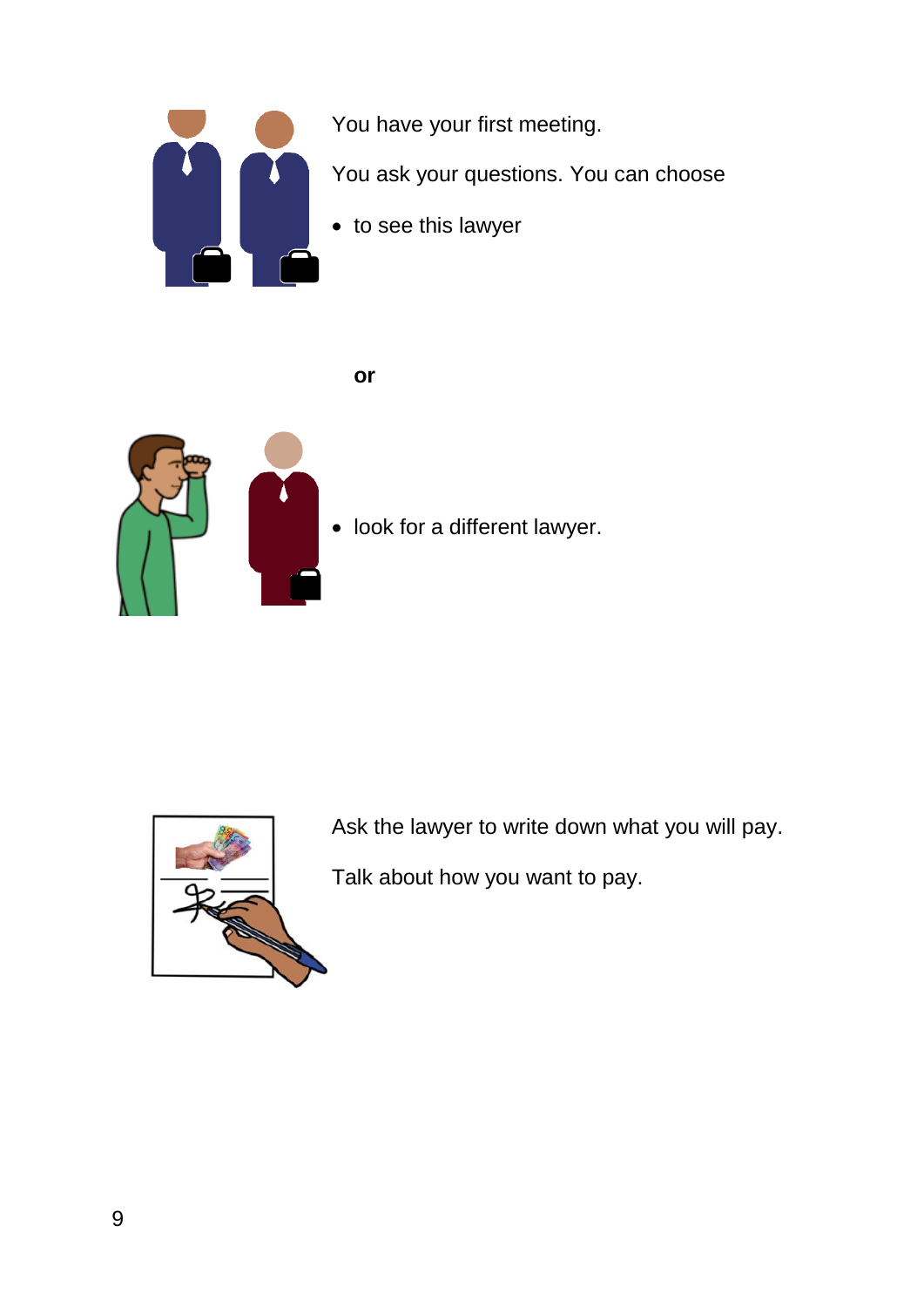

You can **not** pay a lawyer. You do **not** have the money to pay. You may be able to get free legal help. Like Victoria Legal Aid.



You do **not** know much English.

You can ask for an interpreter.



Call 03 9679 8001.



Email C&R@lsbc.vic.gov.au